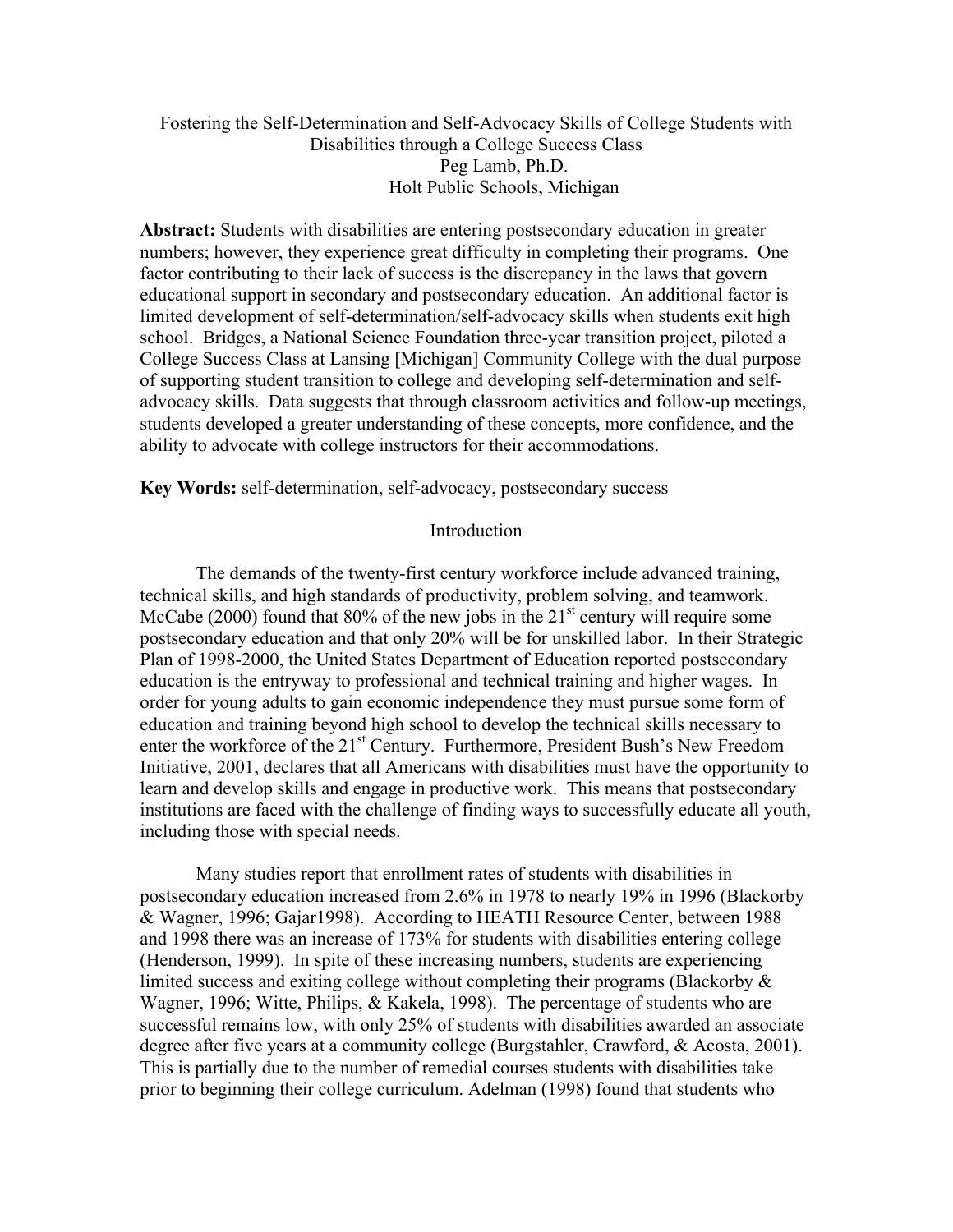need to take remedial courses reduce their probability of achieving a college degree. Students with zero remedial courses had a 60% graduation rate, those with 2 remedial courses resulted in a 45% completion rate, and students who took 5 or more courses had a 35% completion rate. Several other issues that diminish the probability for success for students with disabilities in postsecondary education include: organizational barriers, pace of instruction, and expectation of independent learning (Vogel, S. & Adelman, P. 1993).

## Statement of the Problem

The transition from high school to college for many students is complicated and challenging. For students with disabilities it is even more demanding, in part because of the dramatic differences in the laws that govern high school and postsecondary settings. In high school, under the Individuals with Disabilities Education Act (IDEA) of 1997, students with disabilities are entitled to individualized supports and services provided by an array of special education staff that provide and coordinate specialized instruction and accommodations in both general and special education classes. One result of these services is many students with disabilities exit high school with limited selfdetermination and self-advocacy skills, because their service providers and parents assume responsibility for advocating for their educational needs rather than fostering the development of these skills (Izzo & Lamb, 2002).

Postsecondary settings are governed by Section 504 of the Rehabilitation Act of 1973 and the Americans with Disabilities Act (ADA) of 1990 that mandate only access to higher education, not a vast array of services and support personnel to meet the students' academic and emotional needs.

Students must present the college with documentation of their disabilities. The college determines if they meet the criteria for educational accommodations. These accommodations must be requested by the students; otherwise the college is under no obligation to provide them. Thus, in order for college students with disabilities to be able to learn successfully in postsecondary settings, they must assume full responsibility, often for the first time, for securing any accommodations necessary for success in their college studies.

Consequently, skills such as self-determination and self-advocacy, or the ability to articulate ones strengths, challenges, and necessary supports, are critical when entering postsecondary settings. Wehmeyer (1998) has written extensively about the need for people with disabilities to become more autonomous, to learn how to make choices, and to advocate for their wishes and needs. Stodden (2000) and Izzo and Lamb (2002) indicate that self-determination/self-advocacy are critical skills for the success of students with disabilities in postsecondary education and employment. However, many college students with disabilities report they are uncomfortable requesting accommodations from faculty (Izzo, Hertzfeld & Aaron, 2002). Often they must advocate for themselves with faculty who have limited knowledge of the ADA, the characteristics of specific disabilities, and appropriate accommodations.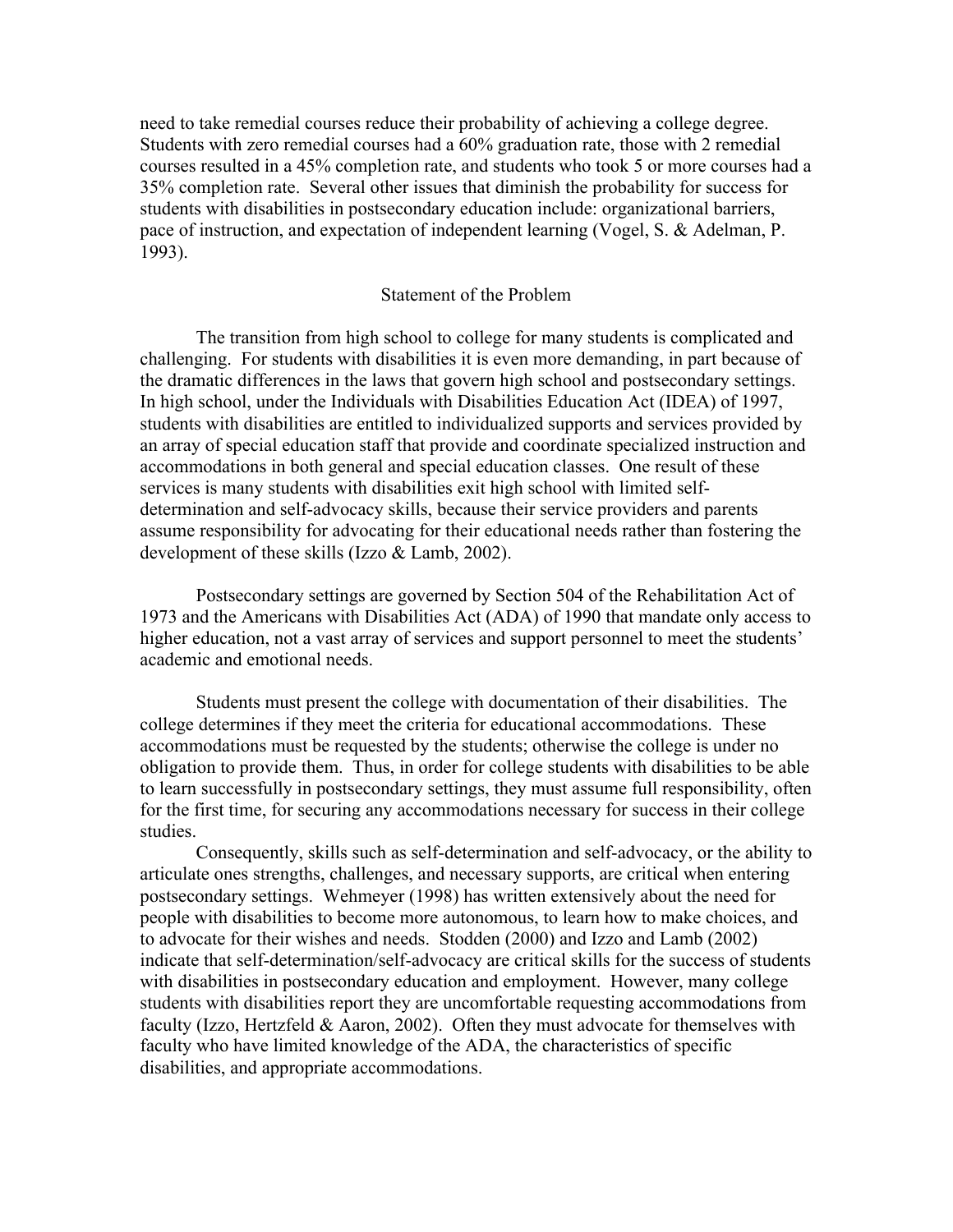### The Bridges Study

#### Overview of the Project

*Bridges*, a three-year transition project funded in 2000 by the National Science Foundation, was a collaborative approach to transition involving college disabilities counselors, vocational rehabilitation counselors, a transition specialist and a group of high school and college mathematics and science teachers. The project was implemented by Holt High School, a large suburban district in a tri-county area of mid-Michigan, in the Great Lakes region of the United States, and Lansing Community College. The major goal of the *Bridges* project was to increase accessibility to a community college for students with disabilities pursuing scientific and technical careers. One feature of the project was a *College Success Class* piloted with the dual purpose of supporting students in the project in their transition from high school to college, and developing their selfdetermination and self-advocacy skills. Students with disabilities were recruited from Holt High School and twelve other county high schools. Participation in the *Bridges Project* was based on three criteria: A documented disability; Enrollment in the community college, and A career interest in science, technology, engineering or mathematics. High school special education teachers, rehabilitation counselors, and parents referred students to the project. The class was required for the students in the *Bridges Project* and was also open to other community college students with disabilities who had various career interests and who had been recommended by their college disabilities counselor.

The class was a two credit, one-semester course co-taught by a College Disabilities Counselor and the *Bridges Project* Director, a transition specialist. The College Disabilities Counselor is a certified counselor who has worked with college students with disabilities for more than ten years. The transition specialist taught students with disabilities K-12 for twenty-five years and spent the last ten years developing and researching transition programs for high school youth. The state vocational rehabilitation agency, which serves people with all disabilities except for those who are blind or visually impaired, paid tuition for the *College Success Class* for all students as a part of their collaborative partnership in the *Bridges Project*. The class met once a week for a two-hour class period offered in the fall of 2002 and 2003 to two different groups of students. In addition to the semester class, students were required to meet individually with instructors at the midterm and end of the fall semester. During the spring semester they were scheduled to meet twice with the instructors to follow-up on their academic progress, problem solve, and provide encouragement and support for their self-advocacy. At the end of the spring semester, students participated in a final interview to discuss their college success and their thoughts about the impact of the *College Success Class* on their self-determination skills and their ongoing support. Whenever, possible vocational rehabilitation counselors participated in the follow-up conferences with their students.

The curriculum of the *College Success Class* consisted of 10 major components (See Addendum 1). All activities focused on developing one or more aspects of selfdetermination skills. The instructors utilized the comprehensive definition of self-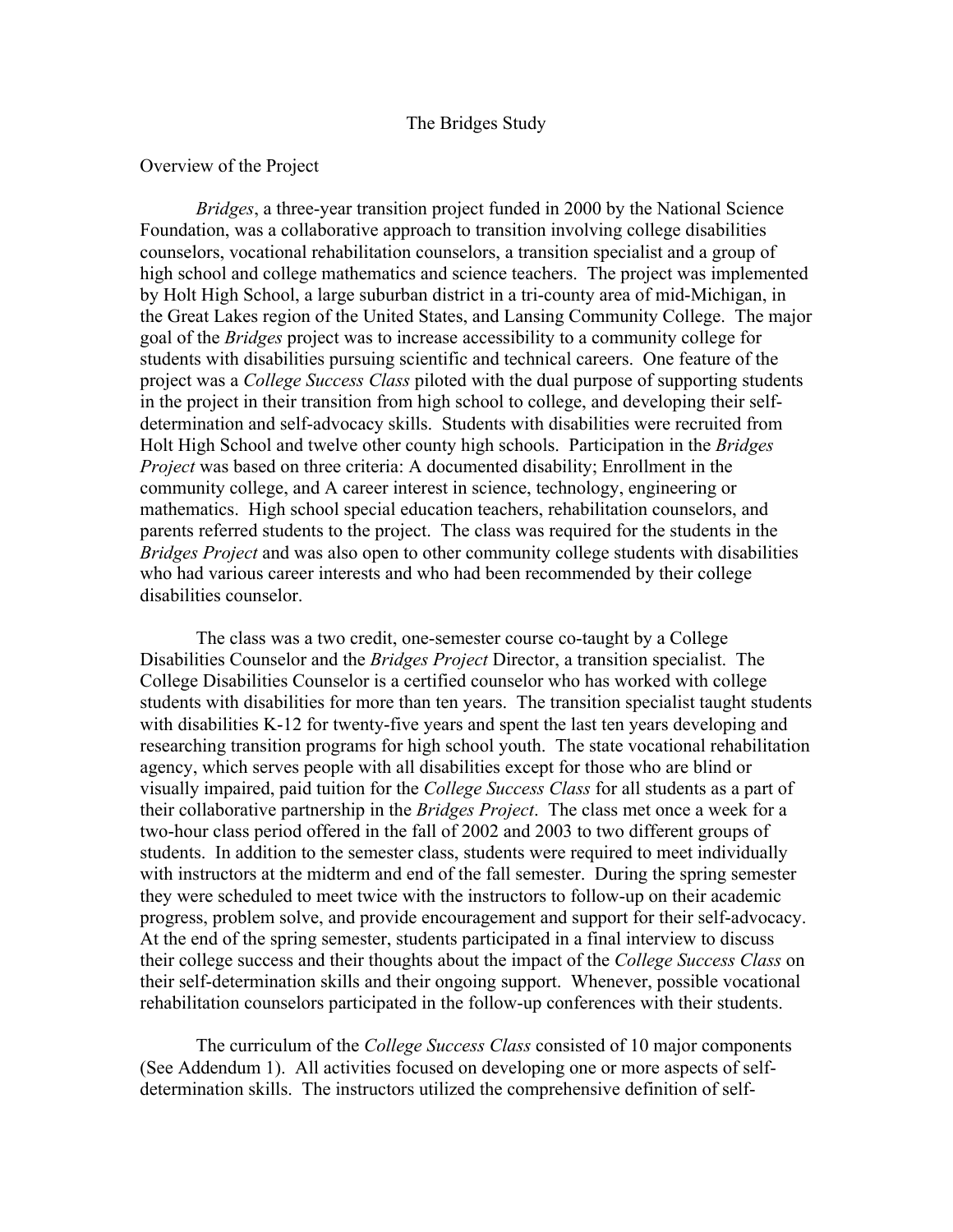determination developed by Martin and Huber Marshall (1995), which consists of seven components; self-awareness, self-advocacy, self-efficacy, decision-making, independent performance, self-evaluation, and adjustment (See Addendum 2 for detailed descriptions developed by Izzo & Lamb, 2002). The class emphasized development of selfawareness, self-advocacy, independent performance, and self-evaluation. In one class session students learned about both internal and external "locus of control" and were asked to provide examples of both from their personal experiences. In another they investigated different learning and teaching styles and developed their personal profile of learning and accommodations. Following these sessions, students were given an outline for developing a written self-advocacy plan. The plan included a description of the student's learning styles, learning strengths and challenges, accommodations needed, and their responsibility as a student. Students practiced sharing their self-advocacy plans with classmates of their own choosing.

In the next class session, instructors invited college faculty to listen to students present their plans on an individual basis and ask them questions about their needs. Each student was required to share his or her plan with at least two faculty members or more, if time permitted. Following their presentations, faculty members provided students with written feedback on the clarity of their explanations concerning their learning challenges, the accommodations they needed to be successful, their responsibilities as students, and their demeanor throughout the presentation. In the last part of this class session, instructors invited students to discuss their experiences in this process, what they learned, and how they felt the college instructors had responded to their advocacy. As a follow-up activity, students were assigned a reflective journal consisting of four questions concerning their feelings about their preparation to self-advocate, their learning difficulties and accommodations, whether the experience was good preparation for future discussions with instructors, and the helpfulness of faculty feedback.

At mid-semester, the instructors held individual student conferences to encourage students to meet with their own instructors and share the information they had written in their self-advocacy plan. In subsequent student conferences, instructors focused on student self-evaluation, self-awareness, student responsibility, and decision making about academic progress. Instructors assisted students in developing problem solving strategies and making adjustments in their goals as necessary.

#### Research Questions

The specific questions the study on college success investigated are:

- 1. What impact, if any, do the class activities have on the students' ability to define in their own words the concepts of self-determination and selfadvocacy?
- 2. What impact, if any, does the course have on the students' confidence, ability, and willingness to self-advocate with their college instructors?
- 3. What class activities, if any, would students identify as most beneficial in assisting them in becoming more self-determined and better advocates?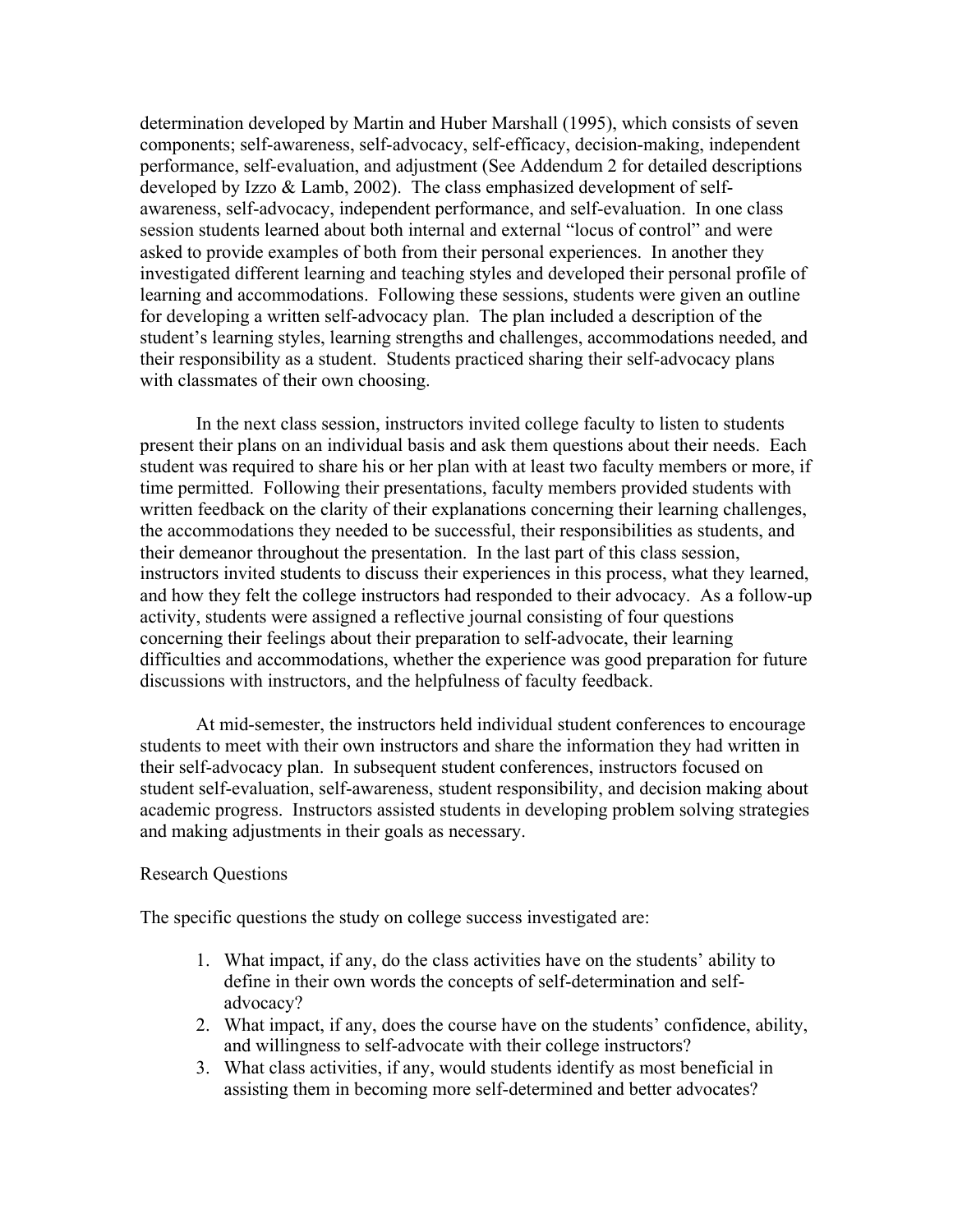4. What benefits, if any, would students report from participation in this type of college class?

## Research Method

The qualitative method was used primarily to understand the effect of the intervention, i.e., the *College Success Class*, by listening to the voices of the students over time and analyzing the changes in their thinking and actions related to selfdetermination and self-advocacy. Qualitative methods are interactive and therefore better able to provide insights into the complexities and processes involved in developing selfdetermination and self-advocacy skills (Marshall & Rossman, 1995). Since the development of these skills is process oriented, a qualitative approach offers an opportunity to examine the context and the players from a holistic perspective and to view them and the process as a whole without reducing them to variables (Taylor  $\&$ Bogdan, 1984). According to Borg & Gall (1989), a qualitative inquiry methodology is appropriate when attempting to understand what is happening in a field, in this case the development of self-determination and self-advocacy skills for college students with disabilities. Some quantitative data was also collected (i.e., student ratings of the value of the class activities and the ways class experiences and interviews assisted them during their first year in college).

Three guidelines that govern the value and usefulness of this type of study include credibility, dependability, and transferability (Guba, 1981). Credibility refers to the congruence between the intended meanings of participants and how those meanings are interpreted and represented by researchers. Having two researchers (the two instructors) read and analyze the data and agree on the interpretations increased study credibility. "Crucial to inter reliability is inter-rater or inter-observer reliability—the extent to which the sets of meanings held by multiple observers are sufficiently congruent so that they describe the phenomena in the same way and arrive at the same conclusions about them" (LeCompte & Goetz, 1982, p. 41).

Dependability involves maintaining stability and consistency while allowing for an emergent study design. This project's dependability was strengthened through the verification of the two researchers in weekly discussions about students' progress in developing self-determination/self-advocacy skills, by reading students' pretests and course evaluations, and by discussing students' conversations and detailed notes of students' responses during the follow-up interviews. A third researcher with knowledge and experience in transition was secured to evaluate and rate the pre/post data on students' definitions of self-determination and self-advocacy for the purposes of interrater reliability. Further, Lincoln and Guba (1985) also recommend triangulation of data as a way to build the credibility and validity of data. Triangulation of data involves collecting multiple sets of data to develop accurate representations for corroboration. The college students with disabilities wrote individual pretests and course evaluations and were interviewed separately about their experiences in the *College Success Class*. It is believed these measures to ensure credibility and dependability diminished the drawbacks cited about case study methods (i.e., a perceived lack of rigor because the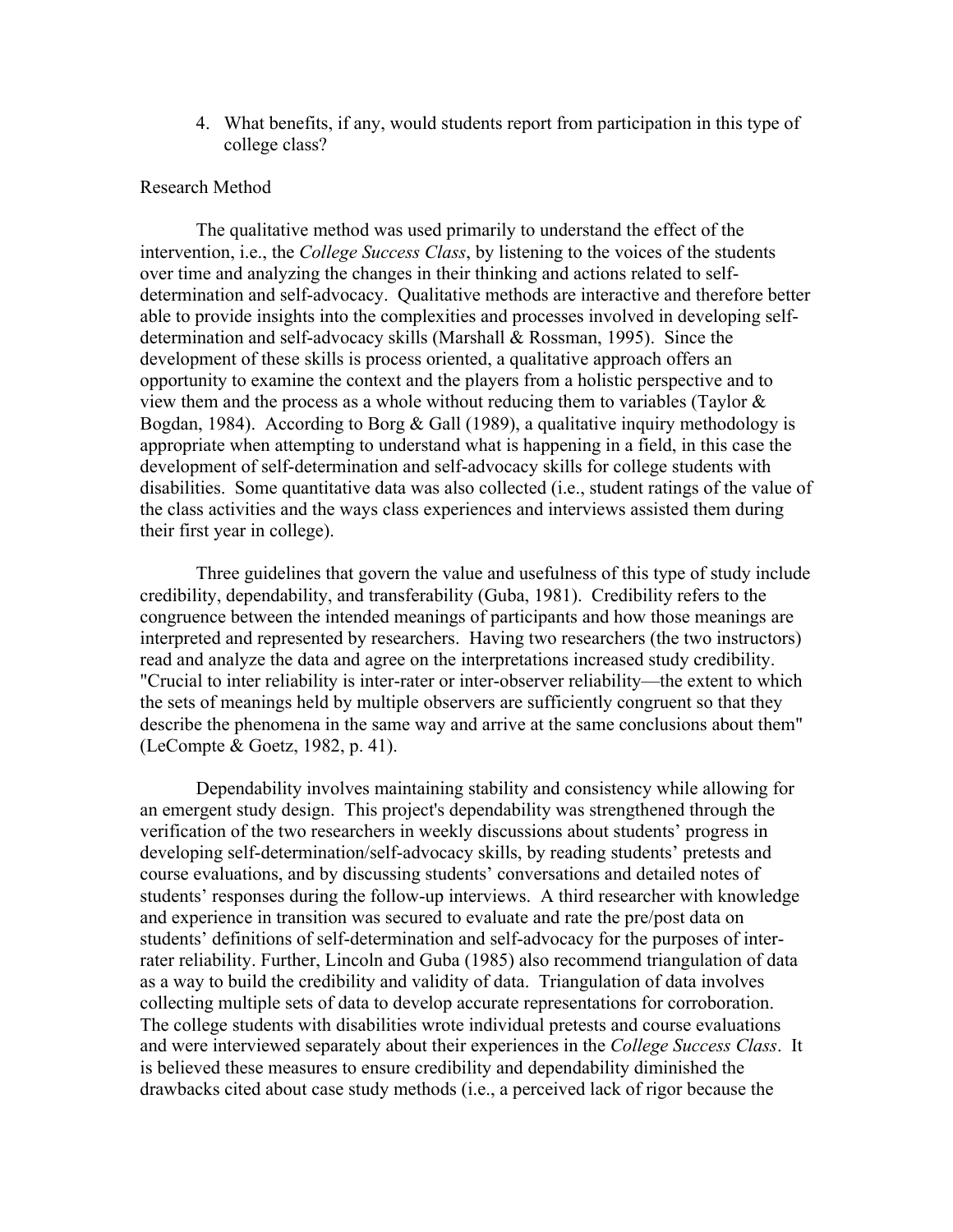researcher may allow "biased views to influence the direction of findings and conclusions") (Yin, 1994, p. 9).

Transferability refers to the generalizability of results--whether they will apply to another situation. Since the majority of colleges and universities provide support services to students with disabilities, the outcomes of this study may be of interest to support services professionals as they counsel and support students to advocate for themselves. The study may also be of interest to secondary transition specialists who work with students with disabilities to develop these skills and assist them in identifying postsecondary institutions that will provide the support necessary for their college success. The outcomes may be of value to vocational rehabilitation counselors who provide supports and services to youth with disabilities and encourage students' selfadvocacy and independence.

#### Design of Study and Site Selection

This study investigated the development of the self-determination and selfadvocacy skills of college students with disabilities through their participation in a *College Success Class* taught by a college disabilities counselor and a transition specialist.

#### Sampling Procedures and Recruitment

Twelve students enrolled in the 2001 *College Success Class*. Nine students completed all course components and participated in second semester follow-up meetings. The instructors believed the follow-up meetings were critical in assisting students to apply the self-determination and self-advocacy skills addressed in the class. Two of the twelve students dropped the class and one student did not participate in the follow-up meetings. In the 2002 course, sixteen students enrolled in the class. Three students dropped the class and two did not participate in the follow-up meetings. In both years, the primary reason that students gave for dropping the class was they felt they did not need further assistance in developing their skills in self-determination and selfadvocacy. Thus, a combined total of twenty students with disabilities completed the College Success Class and the follow-up meetings. The results of this study are based on the data from these twenty students. The numbers and types of disabilities or federal/state categorical certifications of the twenty students were as follows; 6 Learning Disabled (LD) and Attention Deficit Disorder, 5 LD, 3 Emotionally Impaired, 2 LD and Attention Deficit Hyperactive Disorder, 1 Autistically Impaired, 1 Hearing Impaired, 1 Visually Impaired, and 1 Traumatic Brain Injury.

#### Data Sources and Collection

Students completed a pretest and a posttest on self-determination and selfadvocacy. In these tests students were asked to explain self-determination and selfadvocacy, their disability, and accommodations they needed. The tests were read aloud and answers were transcribed as necessary for any of the students. On the last day of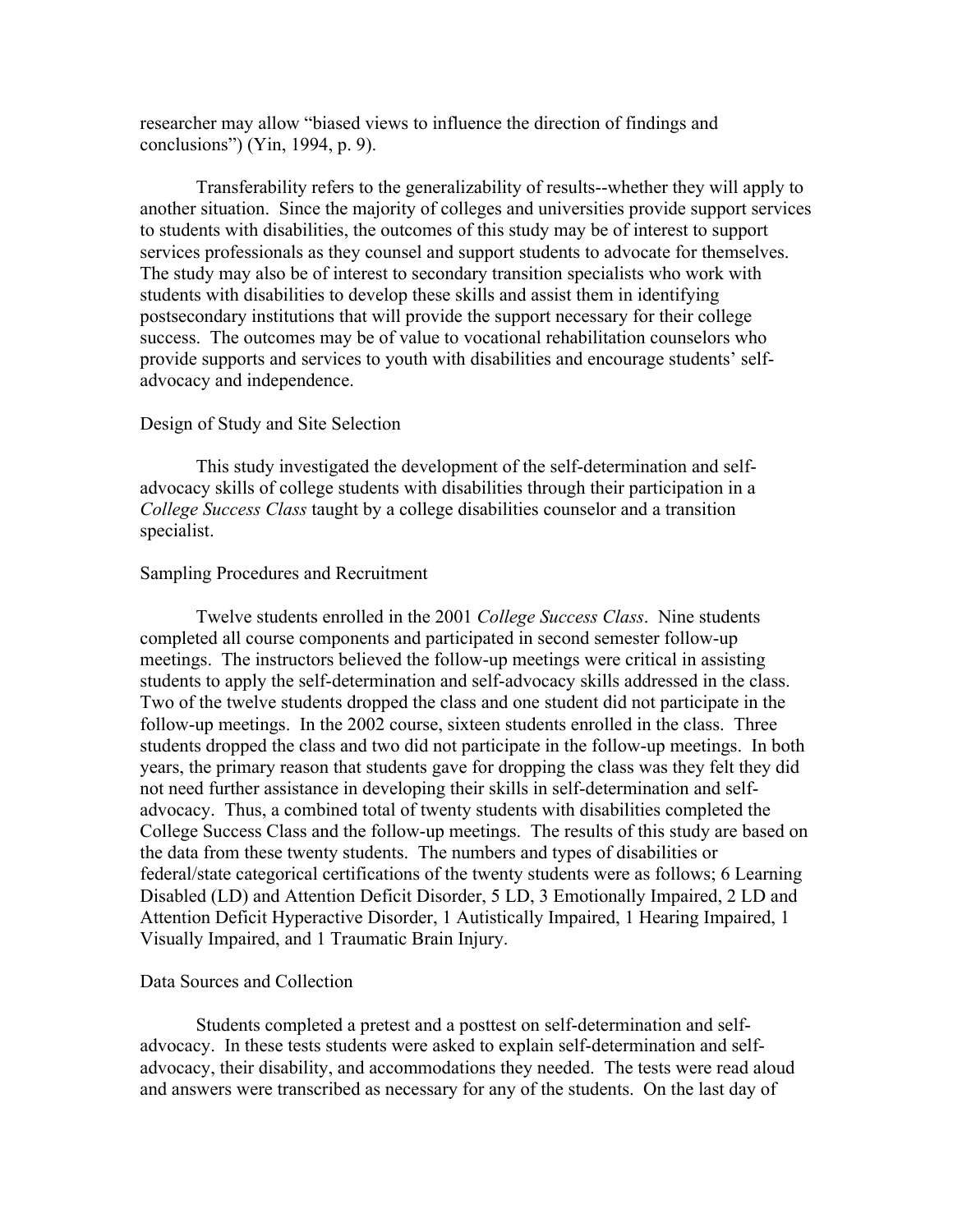class they completed a course evaluation. They were asked the following: to indicate two things they liked best and least about the class, to evaluate on a scale of 1 (least) to 5 (most) the activities that were of most value in helping them become more selfdetermined and better at self-advocacy, whether they would recommend the class to other college students with disabilities, and why or why not. At each individual student meeting at midterm and at the end of class, students were asked about their academic progress, their efforts in self-advocacy, accommodations they had requested, their use of assistive technology, their career planning and employment to date. Notes were taken in each of these areas and after each conference the instructors compared notes about student progress.

Two weeks after the semester ended, students were scheduled for a comprehensive interview with the instructors and with their vocational rehabilitation counselor to discuss their freshmen college experience. Students were asked to describe their successes and areas they needed to improve. They were again asked what it means to be self-determined and to self-advocate. Then they were asked to rate their ability to self-advocate, the number of instructors they talked with about their learning styles and accommodations they needed. Finally, they were asked in what ways the College Success Class and the individual meetings had assisted them in college that year. They were read a list of skills related to self-determination and asked to rate the impact of their experience on a scale of zero to two; 0, not at all, 1, somewhat helpful, 2, very helpful. Some of the students responses include, "The class helped me to solve problems," "focus my attentions," "get more organized," "become more responsible," "self-advocate," "meet my goals," or "advocate for myself." The project director wrote the student responses on the interview form. The pre/post tests, course evaluations, interview data, and student journals on self-advocacy were the primary data sources for this study.

#### Data Analysis Procedures

Student definitions of self-determination and self-advocacy were copied from their pre/post tests and their final interview for comparative analysis. A rating scale of zero, one, and two was developed to evaluate the quality of their definitions of these concepts. A list was made of phrases used in curriculum materials and by instructors to describe concepts of self-determination and self-advocacy. For example, in materials used on goal setting, students learned about standards, timelines, supports, and motivation. In the unit on locus of control, students learned about taking personal responsibility for their actions and operating independently. In the self-advocacy discussions, students learned about being assertive rather than aggressive, about their legal rights, and about asking for accommodations they needed for academic success. In analyzing their pre/post definitions, evaluators used this list of phrases to rate student answers. A zero rating indicated a vague definition with none of the phrases on the list or their equivalent, a rating of one indicated there was one element from the list, and a rating of two indicated two or more elements from the list of phrases defining these terms. The class instructors and an independent researcher rated student definitions. The inter rater reliability was 95% for definitions about self-determination and 85% for definitions about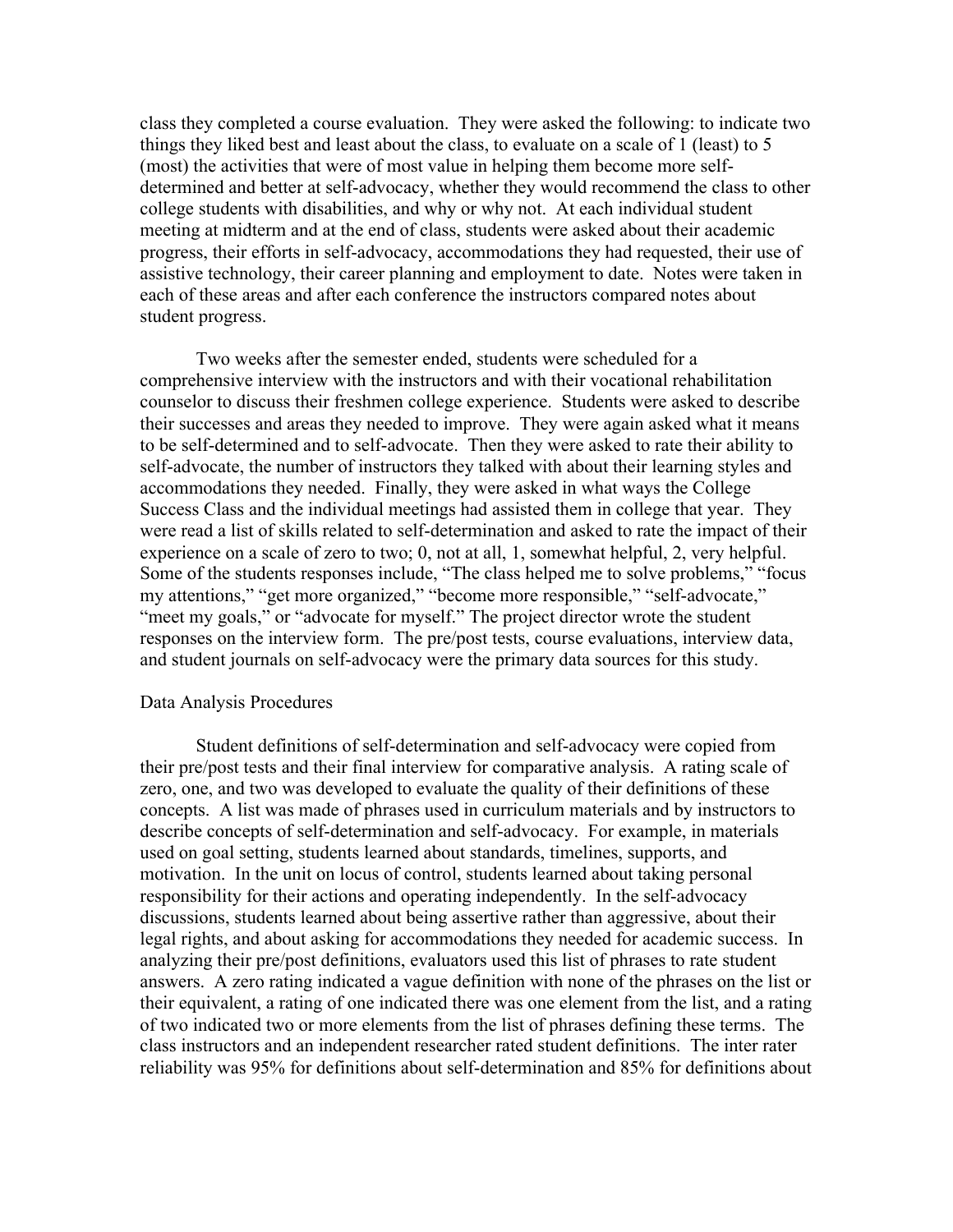self-advocacy. In instances where one evaluator had a different rating, ratings given by both evaluators were used.

In the class evaluation for each student, ratings of class activities were charted and totals tabulated. This same type of analysis was used in the final interview ratings where students indicated which skills in self-determination and self-advocacy were developed through the class and follow-up meetings. Student journals about their experiences in self-advocacy simulation with college instructors were then examined to identify any patterns of feelings regarding preparation, confidence, and instructor responses to their advocacy. On the initial reading, key phrases were noted and formed into groups. On the second reading of journals, student responses were categorized.

## Findings

### *Changes in Description of Self-Determination*

An analysis of student pre/post tests reveal that 11 of 20 student definitions (55%) changed from a level 1 on the pretest to a level 2 on the post test. Level 1 rating indicated that a student had one element describing self-determination in the definition; level 2 rating indicated two or more elements, such as goal setting, taking action, operating independently, or advocating for him or herself.

Six of the students (30%) changed from a 0 to a level 2. One student was rated a 2 on both the pre/post tests, one student changed from a 0 to a rating of 1, and another student remained a zero on both the pre and post test. Overall, 18 of 20 student (90%) definitions were rated at level 2. For example, "Lucas" described self-determination before the class as "wanting to push your self" (level 1). After the class he wrote that a self-determined person "doesn't waste a day, sets goals, has time management, assertiveness and asks for help or assistance" (level 2). On his pretest, "Josh" described self-determination as "motivation to want to finish something" (level 1). On the post test, he stated someone who is self-determined has "goals and a plan to meet those goals, is organized, has good time management, doesn't give up, and takes responsibility for himself" (level 2). "Liz" was unable to define self-determination on her pretest, however, on her post test she wrote, "Self-determination is where you advocate for yourself and you have a set plan of action to go by. They are motivated in what they're doing to get things done. They have goals and push towards the goals" (level 2).

#### *Changes in Description of Self-Advocacy*

In the analysis of the pre/post test on student definitions of self-advocacy, 8 of 20 students (40%) changed from level 0 to level 2. The same number (40%) changed from level 1 to level 2. Two students (20%) changed from level 0 to 1 and an equivalent number had no change (0 to 0). In all, 16 of the 20 students (80%) were found to be at a level 2 in defining or explaining self-advocacy. Their definitions incorporated two or more phrases, such as "tell people what you need," "speak for yourself," "ask for help," and "accommodations." "Kris" could not define self-advocacy on the pretest but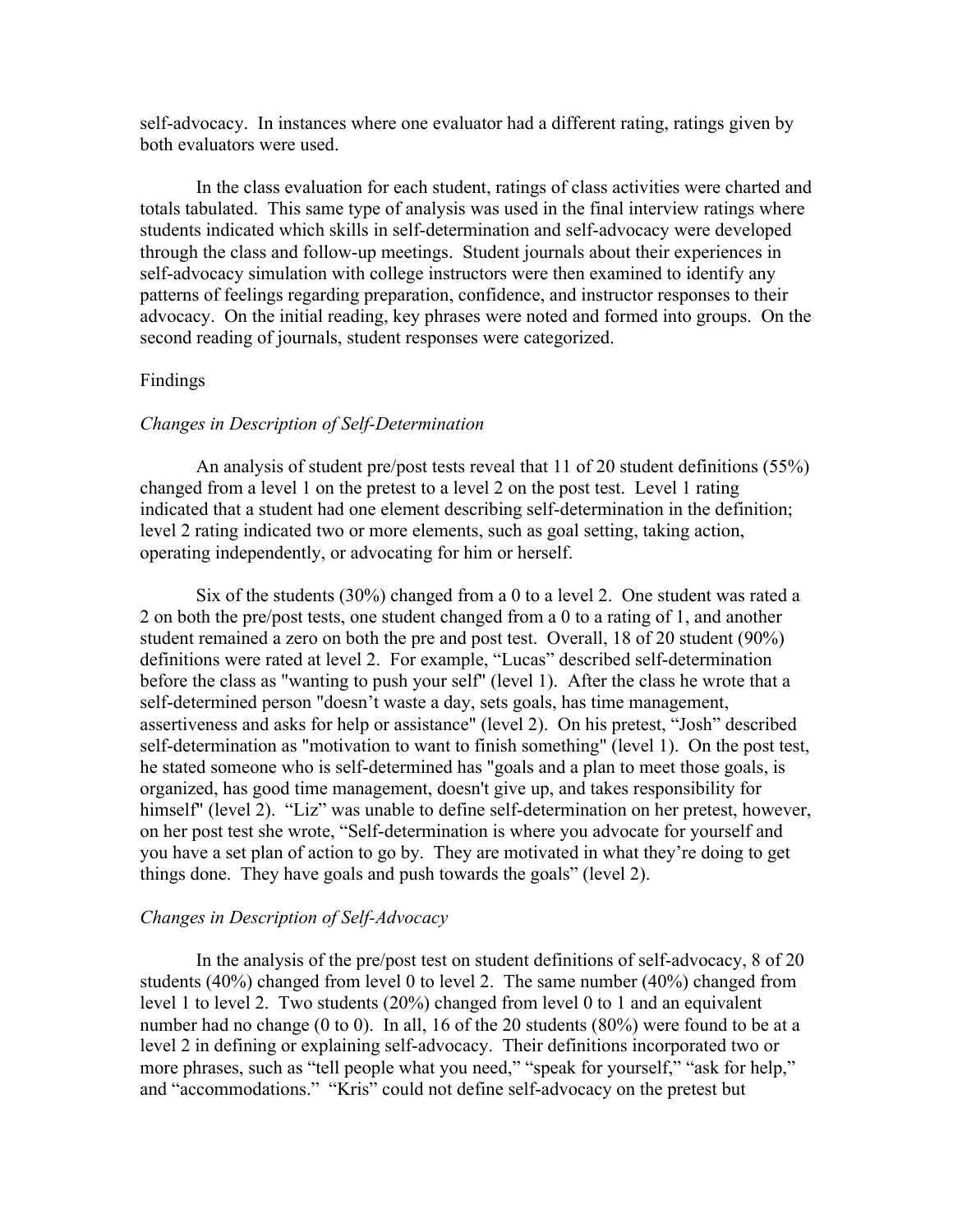provided this description on the posttest, "To talk with your instructor for feedback about your work in class, and to ask for assistance when you don't understand, and for accommodations for your disability" (level 2). "Zach" clarified his understanding of selfadvocacy between the pre and post test. On the pretest he defined self-advocacy as "making the right decision without help from outsiders" (level 1). On the post test "Zach" reported that, "You talk with the instructors about your disability, about the class style, and the types of homework, and about the accommodations that you need" (level 2). "Nikki" wrote on her pretest, "Self- advocacy is where you do what other people used to do for you" (level 1). On the post test she indicated, "If you need help you ask for it and don't rely on someone else. It is knowing what rights you have, and what helps you learn" (level 2).

In the *College Success Class* students developed a self-advocacy plan describing their abilities, challenges, and accommodations, and then discussed the plan with college instructors who volunteered to attend class, listen to their plans, and provide them with feedback. Only 16 of the 20 students participated in this activity; the other four were absent. In an analysis of their reflective journals on this experience, 12 of the students (75%) reported they felt more confident and better prepared to talk with college instructors after this experience. "Nikki" wrote, "This put my mind at ease and helped me understand the process I will take and what I will need to do." "Jacquee" reported, "I gained in my confidence as I talked to more instructors. I learned teachers really care about students." "Kris" wrote about the value of the activity: "It gave me the confidence to explain my disabilities and my needs to future instructors. I did not feel instructors intimidated me."

Not all students reported feeling this way; 4 of 16 (25%) reported that it did not prepare them for advocating with their instructors. Two of the students reported they were nervous and the experience did not prepare them for doing this in the future because they will still be nervous when they talk with their instructors about their disabilities. "It didn't help prepare me," "Matt" commented, "Since the teachers knew in advance what the purpose the meeting was about. But they won't know that in the future." "Tammy" felt it had not prepared her at all. "When I did my meetings with each instructor," she said, "I was basically reciting what I did whenever I talked to my real instructors."

In the course evaluation, 65% of the students rated this activity as average or above average and ranked it fourth of the six major activities. In the final interview, students were asked how many instructors they talked with about their disabilities and the accommodations they needed. Nearly half of the students (40% or 8 of 20) reported speaking to all their instructors during both semesters. In some cases (35% or 7 of 20) students reported speaking only to those instructors in whose classes they felt they needed assistance. One student reported speaking to one instructor in the first semester and all of them in the second semester. Some students (20% or 4 of 20) did not speak to their instructors at all. In two of these cases, students had emotional rather than learning impairments and reported they did not feel they needed accommodations. "Kris", who did not self-advocate, stated in his interview, "That was my downfall. I would have done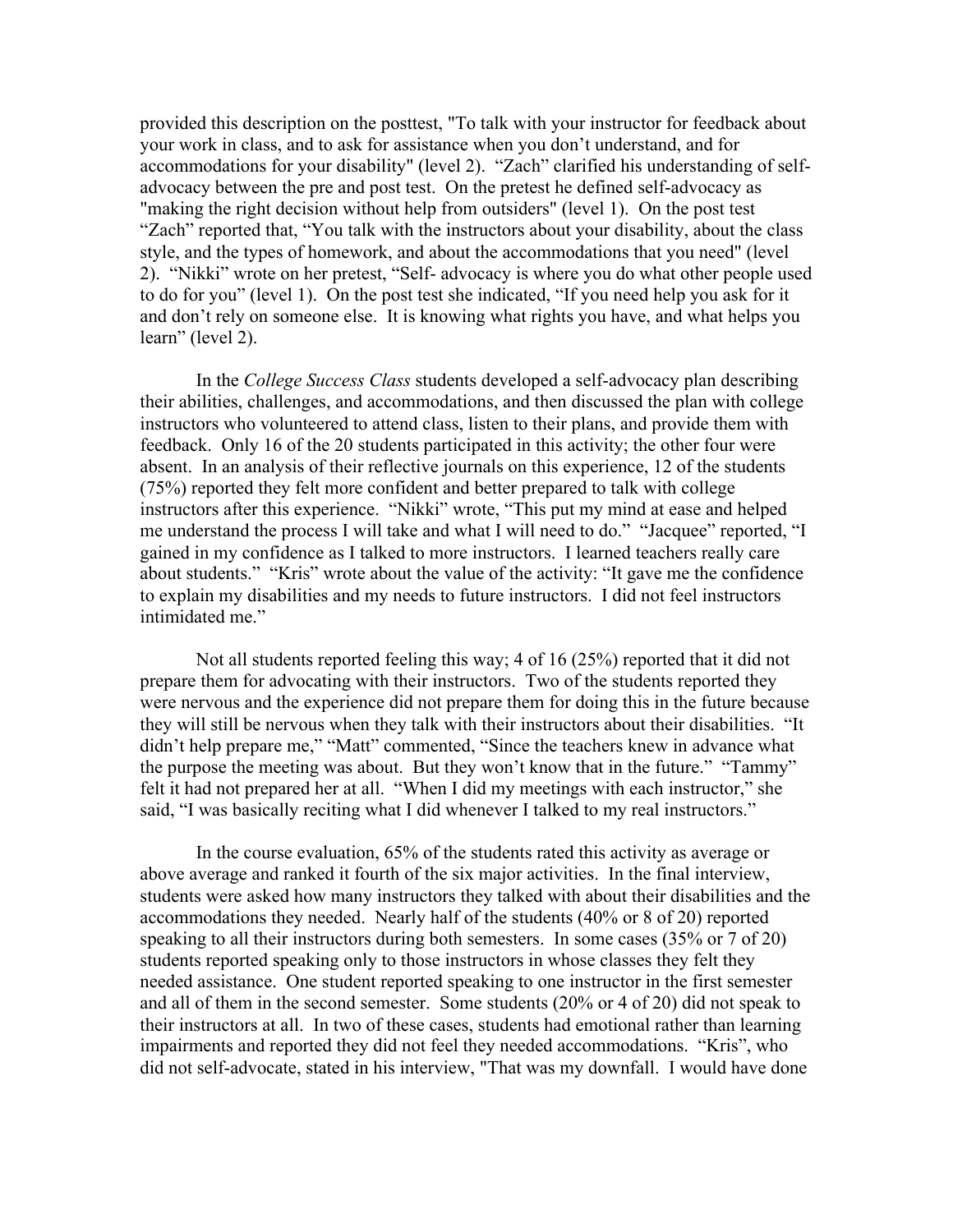better in physics if I had talked with him about my progress in his class and asked for more time on the tests. I won't make that mistake again."

Students were also asked in their last interview to rate their self-advocacy skills on a scale of 1-5. The students rated themselves as follows; 6 students, "Excellent", 4 students, "Good", 7 students, "Fair", 2 students, "Poor", and 1 student, "Not At All." In sum, it appears the activities related to development of self-advocacy benefited the majority of students in feeling more confident and better prepared to talk with their instructors about their learning and their accommodations. Further, by the second semester of their freshmen year, 15 of the 20 students spoke either with all of their instructors or with instructors in courses in which they needed accommodations for their learning needs. Ten students rated their self-advocacy skills between excellent and good, and seven more indicated they were fairly good at the process. Further, 75% felt more confident in their abilities to self-advocate, and 80% of them reported speaking to either all of their instructors or to the ones who they felt needed to provide them with accommodations by second semester of their first year.

### *Student Commentary on the Class*

What types of comments did students write in their final evaluation of the class? Students were asked to complete a written evaluation listing things they liked best and least about the class, and the one major thing they learned in the class. They were also asked to rate the value of the major activities of the class on a scale of 1 (least) to 5 (most). Of the 20 students, 8 wrote about the friendly, "laid-back atmosphere of the class" and about the opportunity to meet other students with disabilities. Five of the participants identified the *Faculty Workshop on Teaching College Students with Disabilities* developed by students as the best activity. Five students reported they learned a great deal about their disabilities and accommodations, especially through selfadvocacy plans. Four students reported the class gave them the support they needed to be successful in college. Three other students reported they felt this class helped them become more independent, responsible, and in control.

In terms of what students liked least about the class, three students felt the group project to develop a *Faculty Workshop* was "stressful in trying to meet with everyone and getting people to work together." Another three felt the unit on goal setting was overemphasized. One student reported he felt the atmosphere of the class and the curriculum was too much like high school and the students were immature.

When asked in the course evaluation if they would recommend the class to other students with disabilities 15 out of 20 (75%) indicated yes, 2 indicated maybe, and 3 indicated no. "Rick" wrote, "It will teach them what college is all about, and give them a support base." "Joe" felt that "it would help them more getting through the first semester of college." "Ashley" wrote in her evaluation, "You know you're not alone. It's helped to establish a support network and to get focused." "Dale" wrote, "I learned things about advocating, how to manage time, and setting priorities." "Lyle" noted, "Some things can't be taught they have to be experienced, maybe if it were more of a guide." "Kris",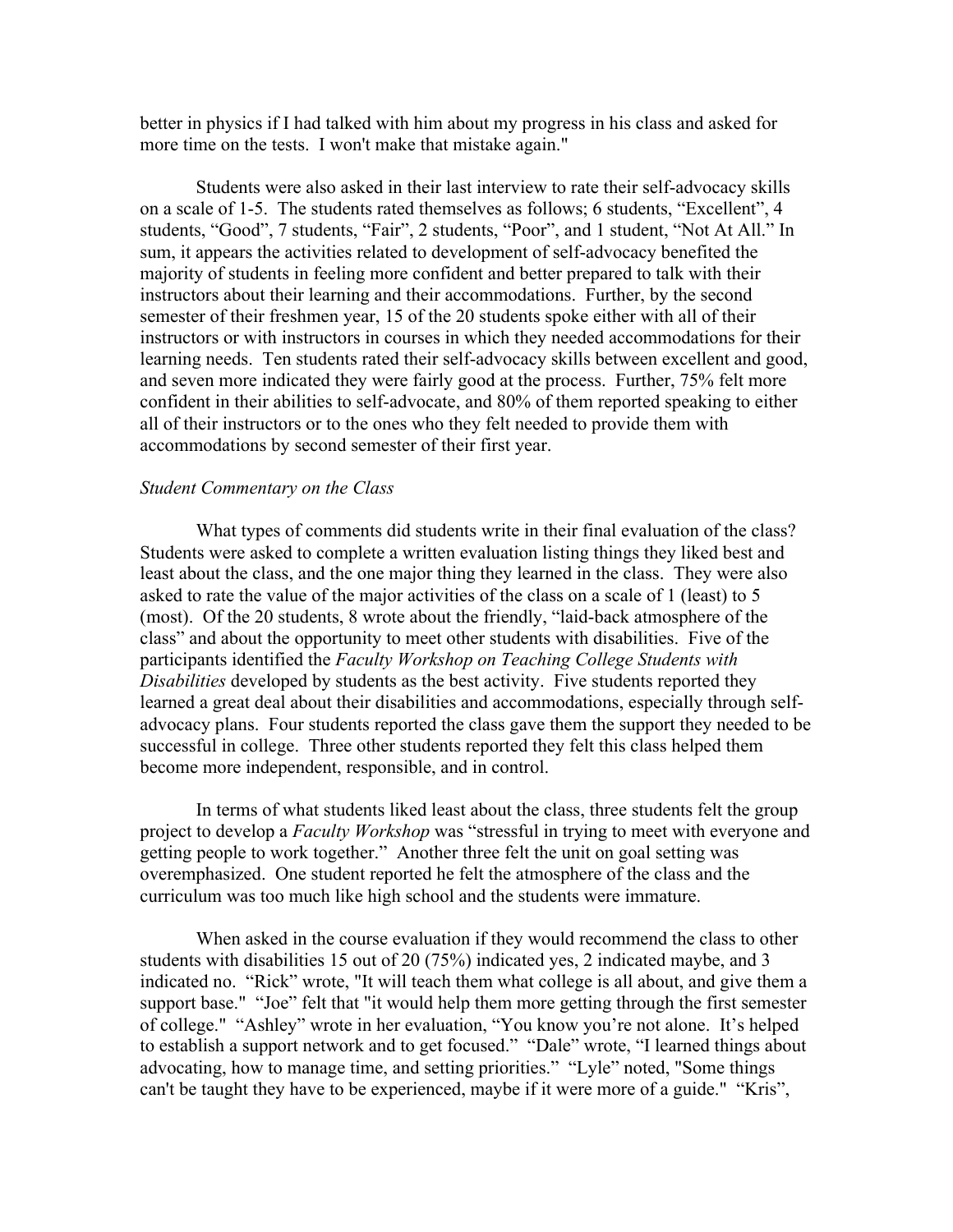however, felt differently, "I didn't learn much, but some students will find it helpful." However, in the final individual meetings at the end of the spring semester all 20 students said they would recommend the class and the meetings. "Kris" rethought his position and shared in the last meeting, "Having this program has kept my mind on my long term goals and helped me stay focused on school. The encouragement has been very helpful." "Kris" stated the course and supports during his second semester "helped me quite a bit and I would recommend it to other students." Two students in their last interview shared they would have quit college before the end of their second semester had they not had this class and the follow-up support.

## *Student Ratings of the Course Activities*

In their evaluation of the class, students were asked to rate the major activities of the class for their value in helping them to become more self-determined and better at self-advocating. The majority of students rated the course activities between average value (3), to above average (4), or most valuable (5). The student-led *Faculty Workshop on Teaching College Students with Disabilities* was rated the highest by 18 of the 20 (90%) students, even though it was the most complex and challenging. This was the culminating activity of the course. The students were divided into two groups based on student input, and assigned the task of developing an hour-long workshop for college faculty on disabilities. The workshop had to include information on the Americans with Disabilities Act, information on one or more disabilities, accommodations that would assist students in class, and suggestions on how college faculty could help students with disabilities feel more comfortable in class. Students were required to develop a handout and visuals related to their presentations. All students were required to present a part of the workshop. Since they were given only one hour of class time to discuss and plan, student groups were expected to meet outside of class. Fifteen to twenty faculty members attended each session in both years. All workshop participants reported the student presentations were some of the most valuable and meaningful they had attended on the topic.

Two other activities were rated by majority of students as most valuable activities. The unit of *Goal Setting*, in which students learned the elements of a goal, the process for developing goals, and where they developed an academic goal for the semester, was the unit rated most valuable by 85% (17 of 20) of the students. The *Research and Presentations on a Person with Disability Unit* was rated most valuable by 75% of the students (15 of 20). In this project, students had to identify someone with a disability, research that person's life story, and identify which self-determination skills contributed to that person's success. They were required to present their findings to the class and to accommodate student learning styles by including a visual and a hands-on activity. The presentation of their self-advocacy plan to college faculty was rated as a valuable activity by 65% of the students (13 of 20).

Two other activities rated by over half the students (55%, 11 of 20) as important were writing their self-advocacy plans and researching their personal career interests. In this latter activity, students had to find information on education and training required,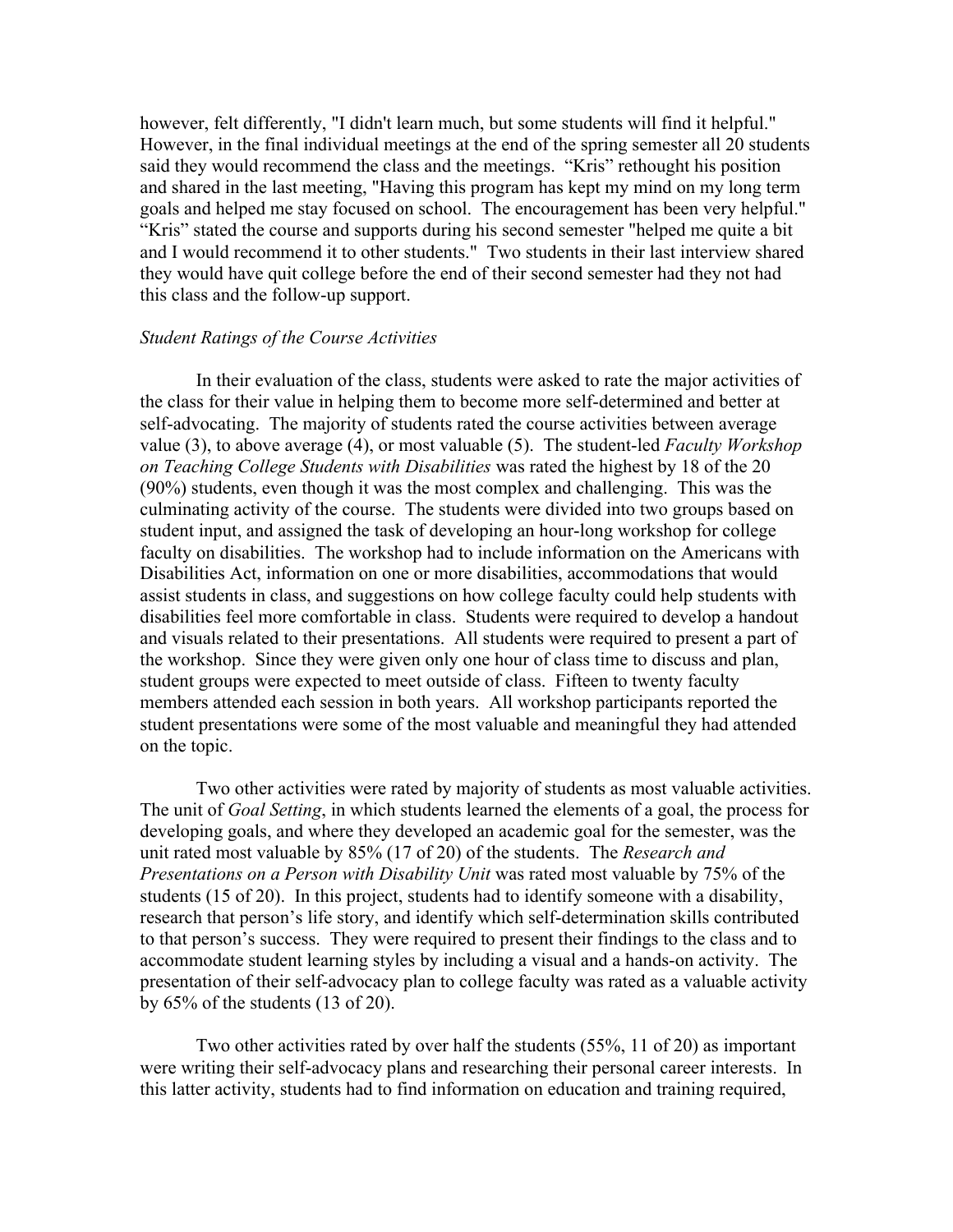future demand for that career, salary, etc., and then had to develop a set of questions, to interview someone in the career, and present their findings to the class.

Based on the outcomes of their evaluations, both groups (Year 1 and Year 2) participating in the *College Success Class* felt core activities of the course contributed to development of their self-determination and self-advocacy skills. Further corroboration of these findings was revealed in their final interviews when students rated the ways the class and follow-up meetings assisted them in their first year of college. Students were asked to rate the helpfulness of the class on developing a series of skills related to selfdetermination on a scale of 0 (not at all), 1 (somewhat helpful) or 2 (very helpful). The following table lists their ratings:

| Спаээ. 11 до      |                    |                         |                     |
|-------------------|--------------------|-------------------------|---------------------|
| The class         | <b>Students</b>    | <b>Students</b>         | <b>Students</b>     |
| helped me to:     | rating item 0, Not | rating item 1,          | rating item 2, Very |
|                   | At All             | <b>Somewhat Helpful</b> | <b>Helpful</b>      |
| 1. Feel support   | $\boldsymbol{0}$   |                         | 20                  |
| and               |                    |                         |                     |
| encouragement.    |                    |                         |                     |
| 2. Self-advocate. | $\overline{0}$     | 12                      | 8                   |
| 3. Get more       | $\overline{2}$     | 10                      | 8                   |
| organized.        |                    |                         |                     |
| 4. Become more    | $\overline{2}$     | 10                      | 8                   |
| responsible.      |                    |                         |                     |
| 5. Think about    | 3                  | 8                       | 9                   |
| future career.    |                    |                         |                     |
| 6. Meet my goals. | 3                  | 11                      | 6                   |
| 7. Focus my       | 4                  | 7                       | 9                   |
| attention.        |                    |                         |                     |
| 6. Plan my        | $\overline{4}$     | 13                      | $\overline{3}$      |
| schedule.         |                    |                         |                     |
| 9. Become more    | 5                  | $\overline{7}$          | 8                   |
| independent.      |                    |                         |                     |
| 10. Understand    | 6                  | 10                      | $\overline{4}$      |
| my disability.    |                    |                         |                     |
| 11. Solve         | 6                  | 13                      | 1                   |
| problems.         |                    |                         |                     |

|               | Table 1. Student Ratings of Assistance Provided by the College Success |
|---------------|------------------------------------------------------------------------|
| Class. $N=20$ |                                                                        |

This table reveals that the majority of students felt the *College Success Class*, including follow-up meetings was either somewhat or very helpful in assisting them in the development of the above skills. All 20 students felt the class was very helpful in providing them with a great deal of encouragement and support. In terms of selfadvocating all felt the class was somewhat or very helpful in this area. Between 40-45% felt the class was very helpful in assisting them in self-advocating, getting more organized, becoming more responsible, thinking about their futures, focusing their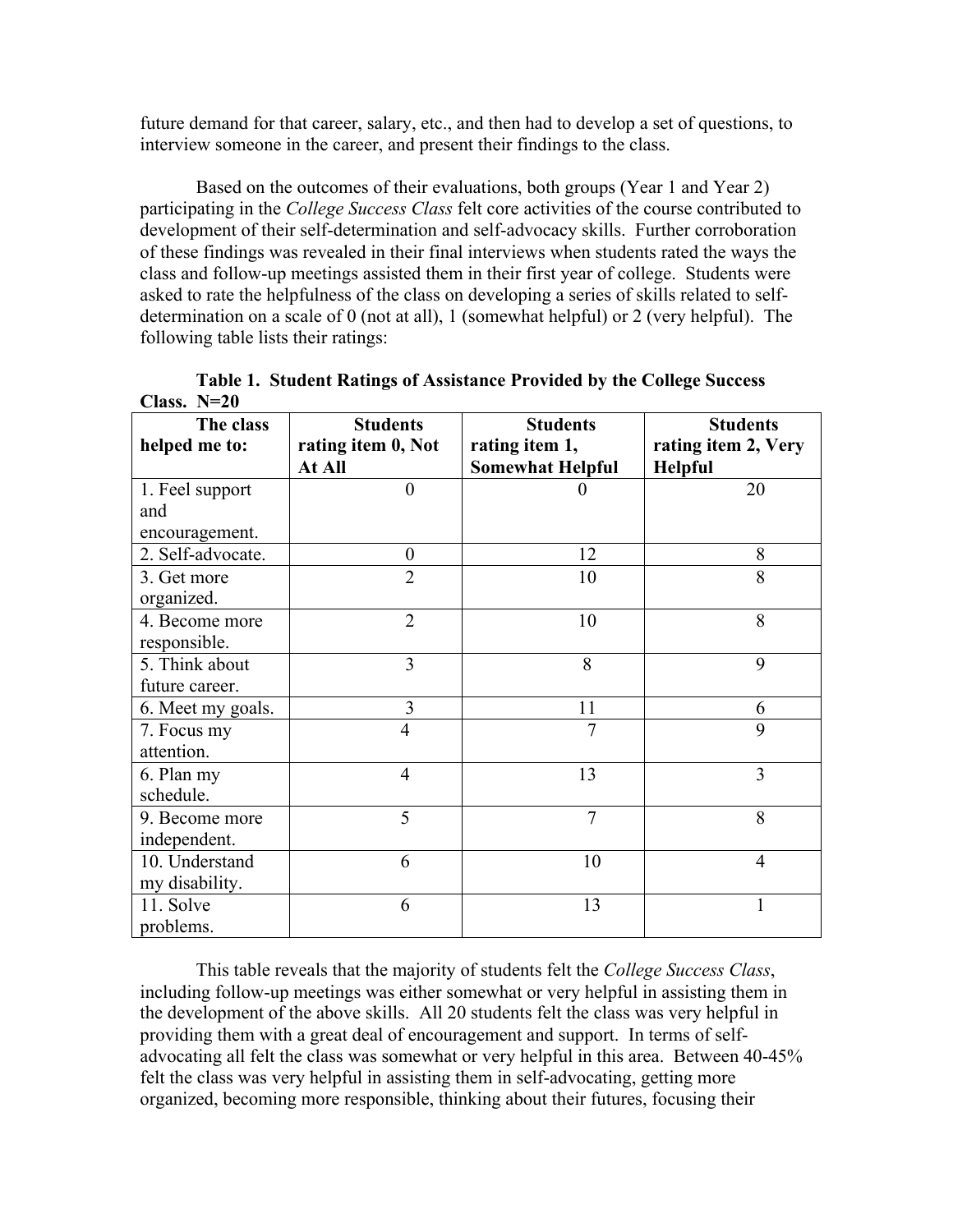attention, and becoming more independent. In other skill areas, i.e., meeting their goals, planning their college schedule, understanding their disabilities, and solving problems, 50-65% of the students rated the class as somewhat helpful. When combining the ratings of 1 and 2, the College Success Class was rated as fairly helpful to very helpful in the first nine areas on Table 1 by 75% to 100% of the students. In the last two areas, helping students learn more about their disability and problem solving, 70% rated the class as somewhat to very helpful.

## Discussion

Data from student journals, class evaluations, and final interviews indicated the activities implemented through the *College Success Class* were beneficial in helping all twenty students develop skills in self-determination and self-advocacy. While these findings are limited by the small number of participants and are based on the self-report of students, the findings provide valuable information concerning the types of activities that students find most valuable in assisting them in becoming more independent and responsible learners. First, based on student reports, a *College Success Class* with the types of activities described in this study can increase college students' understanding of the concepts of self-determination and self-advocacy, and it can strengthen the development of these skills. Second, when students are given opportunities to practice self-advocacy with college faculty, the confidence of students with disabilities increases and they are more likely to take the initiative and talk with their own instructors. Third, the opportunity to develop and present their own workshop on disabilities empowers students through the process of providing faculty with information on their leaning needs. Also, in many cases, they examine their own personal experiences in trying to learn and discover how teachers could support their efforts. Fourth, in the 11 areas of support, 70% or more of the students in this study rated the class as helpful to very helpful. The fact that all students would recommend this course to other students with disabilities as a means of support to assist them during their first year in college is an indicator that courses like these offered on college campuses may be of value in teaching such students how to self advocate and become more self-determined. In the long term, courses like this may increase the capacity of students with disabilities to remain in college and to achieve their postsecondary goals. Of the 20 students involved in this project, 16 are still in college, one relocated to another state, one joined the military, and two are working full-time without completing their program.

#### Limitations

In spite of the careful design of this study, gathering and analyzing the data resulted in some limitations. First, the study focused on twenty college students with disabilities. Such a small sample raises questions about generalizability, credibility, and dependability of the findings. The intent of the study, however, was less to produce generalizable results and more to learn about the impact of a college class focused on developing student understanding of the concept of self-determination and self-advocacy, and the development and application of these skills. A second purpose was to determine what types of activities students would find most beneficial in developing these skills.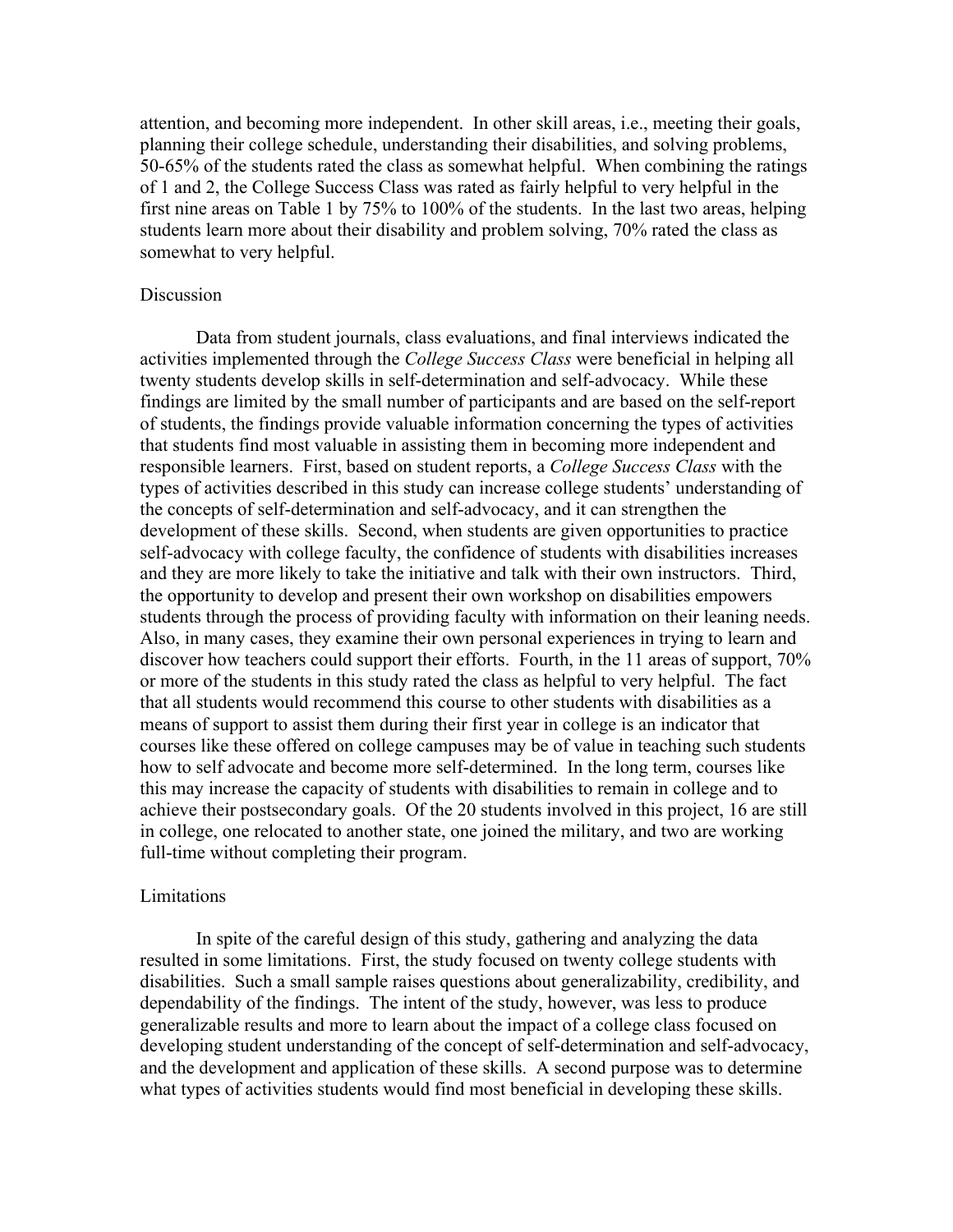A second limitation is that the author of this paper was the major architect of the curriculum and co-taught the class. However, several measures were taken to moderate the bias. The data was analyzed and reviewed by the author and the other co-teacher, a third researcher was secured to rate changes in student definitions of self-determination and self-advocacy, and the inter-rater reliability between the three researchers was 85- 90% respectively. In addition, the paper was reviewed by the co-teacher of the course for her input and verification.

## Conclusion

A major purpose of this study was to find out the impact a college class might have on the development of student understanding and development of self-determination and self-advocacy skills. The findings revealed that at the end of the course, 90% of the students were able to describe self-determination in more specific detail and 80% were more explicit in describing self-advocacy. When given the opportunity to practice their self-advocacy skills with college faculty, 75% felt more confident and 80% spoke either to all their instructors, or to faculty of the classes in which the students needed accommodations, by the second semester of their first year. Students found the most beneficial course activities involved their active participation and presentation of information, i.e., the faculty workshop, goal setting, research and presentation on a person with a disability, and practicing self-advocacy with college faculty. These were the most challenging activities to execute, yet in spite of the complexity and risk-taking involved in these activities, students rated them as most beneficial in developing their self-determination and self-advocacy skills. This raises the question for educators as to whether the bar is raised high enough in high school by expecting students to operate more independently in advocating for themselves. All students reported in their final interview that the class was somewhat to very helpful in assisting them in developing their skills in self-determination and self-advocacy, and all of them said that they would recommend it to first year college students with disabilities. The results of this study indicate that it is indeed possible to strengthen the understanding and development of self-determination of college students with disabilities through a class of student-driven activities. Further, the scheduling of follow-up meetings involving the student's college disability counselor and their vocational rehabilitation counselors were critically important in assisting these students in the further development and application of these skills. Providing students with disabilities with a course such as the one described in this study in their first year of college was crucial in helping them become their own advocates and learn how to navigate the rough waters inherent in postsecondary institutions as independent learners. In the words of "Kris," "I learned that I am able to be what I want, but it is my responsibility to make it come to pass."

## Implications for Policy and Practice

Implications for Policy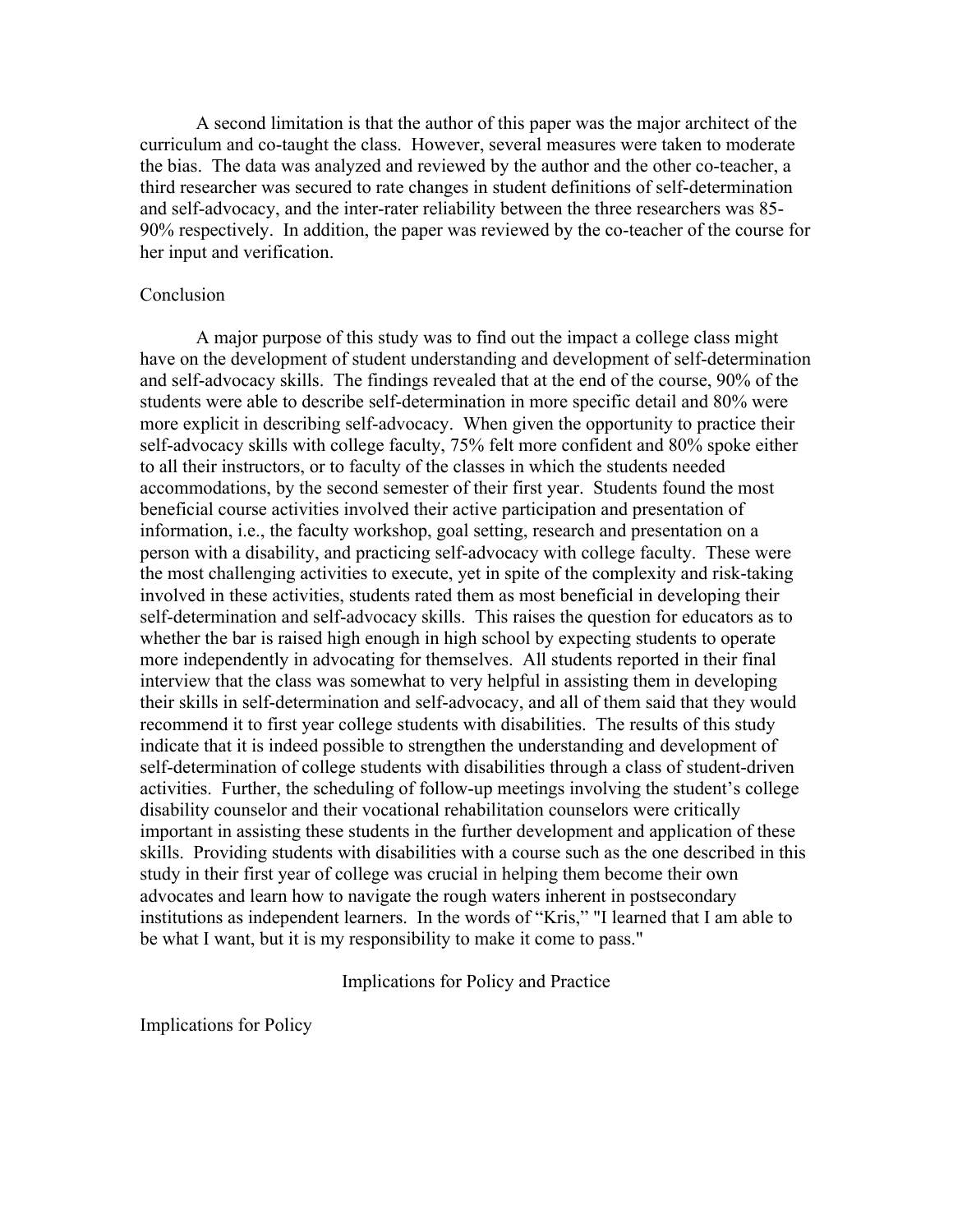- 1. Policymakers need to require postsecondary institutions to support the continued development of the self-determination/self-advocacy skills of students with disabilities.
- 2. Vocational Rehabilitation Agencies need to provide tuition for courses offered by colleges to foster student self-determination, self-advocacy, and independent learning skills.

Implications for Practice

- 1. Disability professionals in postsecondary settings need to identify ways they can further develop the self-determination and self-advocacy skills of students with disabilities through pre-college workshops or student success classes, incorporating the activities similar to those described in this study.
- 2. College disabilities professionals and vocational rehabilitation counselors need to work collaboratively to provide supports and services to students with disabilities and to strengthen the development of their skills in self-determination/selfadvocacy in postsecondary education.

## Acknowledgements

The author wishes to thank Pam Davis for her efforts in developing and coteaching the class and Cynthia Wright for her efforts as a rehabilitation counselor to support student participation in this class. The development of this paper was supported by funding from the National Science Foundation Award ID Number HRD 9906043 and cooperative agreement #H326J000005 in partnership with the Office of Special Education Programs (OSEP), and by grant #H133B980043 from the National Institute on Disability Research and Rehabilitation Research (NIDRR), U.S. Department of Education.

# **Addendum 1: Ten Major Activities of College Success Class**

- Write four *Reflective Journals* related to class activities.
- Learn about goal setting and develop personal goals.
- Research and present a biography on a person with a disability.
- Participate in a panel discussion with veteran college students/faculty with disabilities.
- Complete a unit on *Internal and External Locus of Control*.
- Write a *Self-Advocacy Plan* including information about academic strengths, challenges, learning style, and accommodations for success.
- Present *Self-Advocacy Plan* to college faculty.
- Research career interest and interview a person in the career.
- Develop and present a *Workshop on Disabilities, the Law, and Accommodations* to college faculty.
- Participate in scheduled meetings with instructors and rehabilitation counselor during the first semester and follow-up meetings the second semester.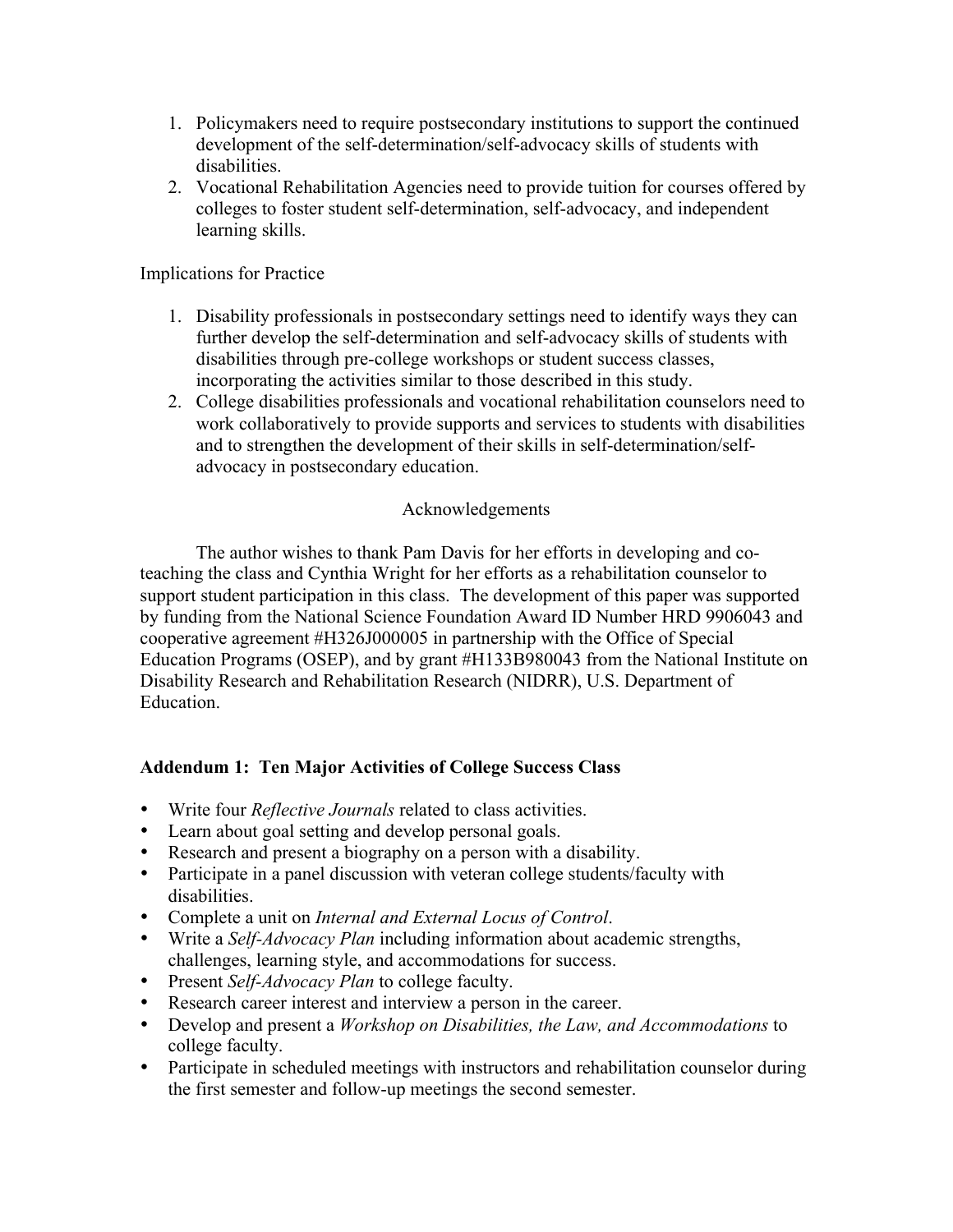# **Addendum 2. Descriptions of the Seven Components of Self-Determination**

- Self-awareness begins with the ability to identify and understand needs, interest, strengths, limitations, and values.
- Self-advocacy refers to the ability to assertively state wants, needs and rights, determine and pursue needed supports, and conduct your own affairs.
- Self-efficacy often is referred to as self-confidence—the belief that you expect to obtain your goals.
- Decision-making is the complex skill of setting goals and standards, identifying information to make decisions and considering past solutions, generating new solutions if needed, and choosing the best options to develop a plan.
- Independent performance refers to the ability to initiate and complete tasks by using self-management strategies.
- Self-evaluation includes monitoring task performance and determining if the plan has been completed and the goal met.
- Adjustment is the process of changing goals, standards, and plans to improve performance so that the person ultimately develops a better understanding to their needs, strengths, and limitations. Thus, the self-determination process continues to cycle through a self-improvement process.

Source: Izzo & Lamb, 2002 p. 6

**Dr. Peg Lamb** is the Director of the National Science Foundation Bridges Transition Project awarded to Holt Public Schools. She is the author of several articles about the role of the rehabilitation counselor in transition, self-determination, career development, and strategies for including students with disabilities in secondary mathematics and science courses. She is affiliated with the National Center for the Study of Postsecondary Education Supports at the University of Hawaii at Manoa and the National Center on Secondary Education and Transition at the University of Minnesota. Contact her at drpeglamb@yahoo.com.

## References

- Adelman, C. (1998). Kiss of death? An alternative view of college remediation. *National Crosstalk, San Jose National Center for Public Policy and Higher Education, 6*(3), 1-3.
- American with Disabilities Act of 1990, 794. (1990). *Americans with disabilities act (ADA).* Dewitt, NY: The Guildford Press.
- Blackorby, J., & Wagner, M. (1996). Longitudinal post school outcomes of youth with disabilities: Finding from the National Longitudinal Transition Study. *Exceptional children, 62*, 399-413.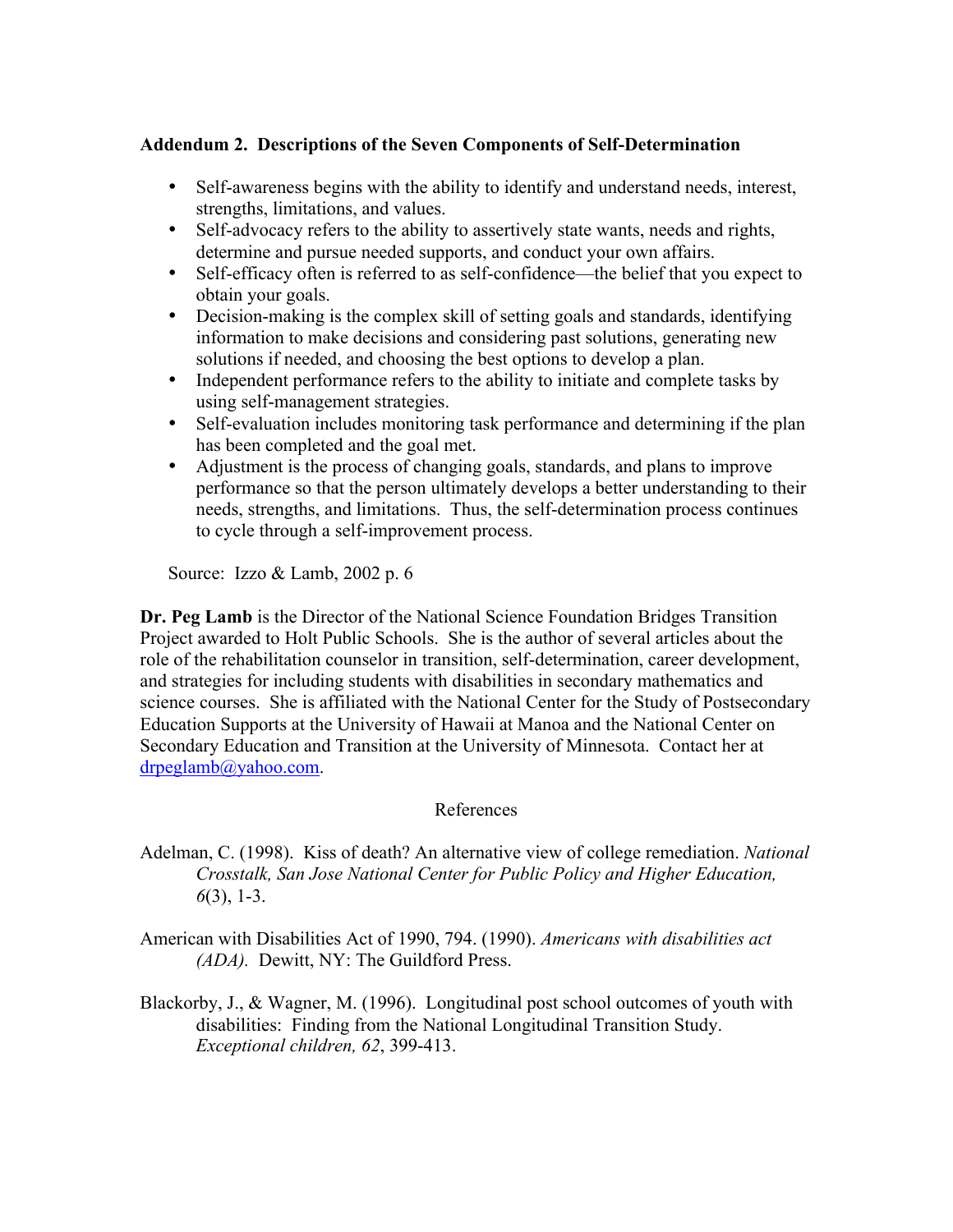- Borg, W. K., & Gall, M. D. (1989). *Educational research: An introduction* (5<sup>th</sup> Ed.). White Plains, NY: Longman.
- Burgstahler, S., Crawford, M., & Acosta, J. (2001). *Transition from two-year institutions for students with disabilities*. Retrieved on November 18, 2003 from http://www.rrtc.hawaii.edu/documents/products/phase2/pdf/030a (2)-H01.pdf.
- Gajar, A. (1998). Postsecondary education. In F. Rusch & J. Chadsey (Eds.), *Beyond high school: transition from school to work* (pp. 383-405). Belmont, CA: Wadsworth.
- Geertz, C. (1973). *The interpretation of culture: Selected essays.* New York: Basic Books.
- Guba, E. G. (1981). Criteria for assessing the trustworthiness of naturalistic inquiries. *Educational Communication and Technology Journal, 29,* 75-92.
- Henderson, C. (1999). College freshmen with disabilities statistical year 1998: A biennial statistical profile. Washington, DC: American Council on Education*, HEATH resource c*enter.
- Individuals with Disabilities Education Act Amendments of 1997, PL.105-17, 20 U.S.C. \$\$1400 *et seq*.
- Izzo, M. V., Hertzfeld, J. A., & Aaron, J. H. (2002). Raising the bar: Self-determination + universal design = success. *Journal of vocational special needs educators, 24*(1), 26-36.
- Izzo, M., & Lamb, M. (2002). *Self-determination and career development: Skills for successful transitions to postsecondary education and employment.* A paper retrieved July 28, 2003 from http://www.nceset.hawaii.edu/Publications/index.html#papers.
- Kaye, H. S. (2000). Disability and the digital divide. *Disability statistics abstract.* San Francisco, CA: Disability Statistics center, University of California, San Francisco, and Washington, D.C.: U.S. Department of Education National Institute on Disability and Rehabilitation Research.
- LeCompte, M. D., & Goetz, J. P. (1982). Problems of reliability and validity in ethnographic research. *Review of educational research, 52,* 31-60.
- Lincoln, Y. S., & Guba, E. G. (1985). *Naturalistic inquiry*. Beverly Hills, CA: Sage Publications.
- Marshall, C., & Rossman, G. B. (1995). *Designing qualitative research* (2<sup>nd</sup> Ed.). Thousand Oaks, CA: Sage Publication.